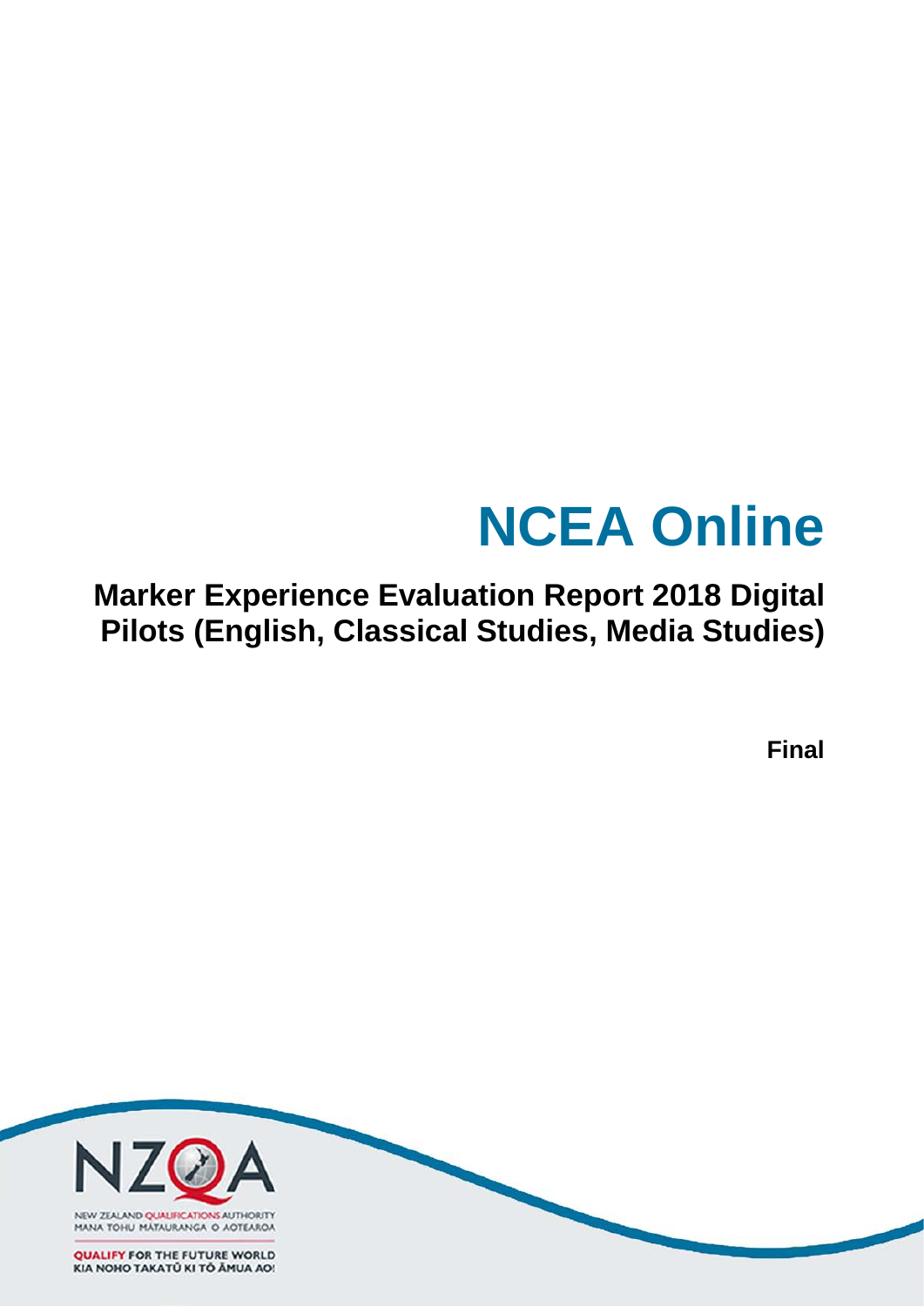# **NCEA Online**

# **Table of Contents**

| 2.2 |                                                          |
|-----|----------------------------------------------------------|
|     |                                                          |
|     |                                                          |
|     |                                                          |
|     | Appendix Two: Summarised Responses to Closed Questions 7 |

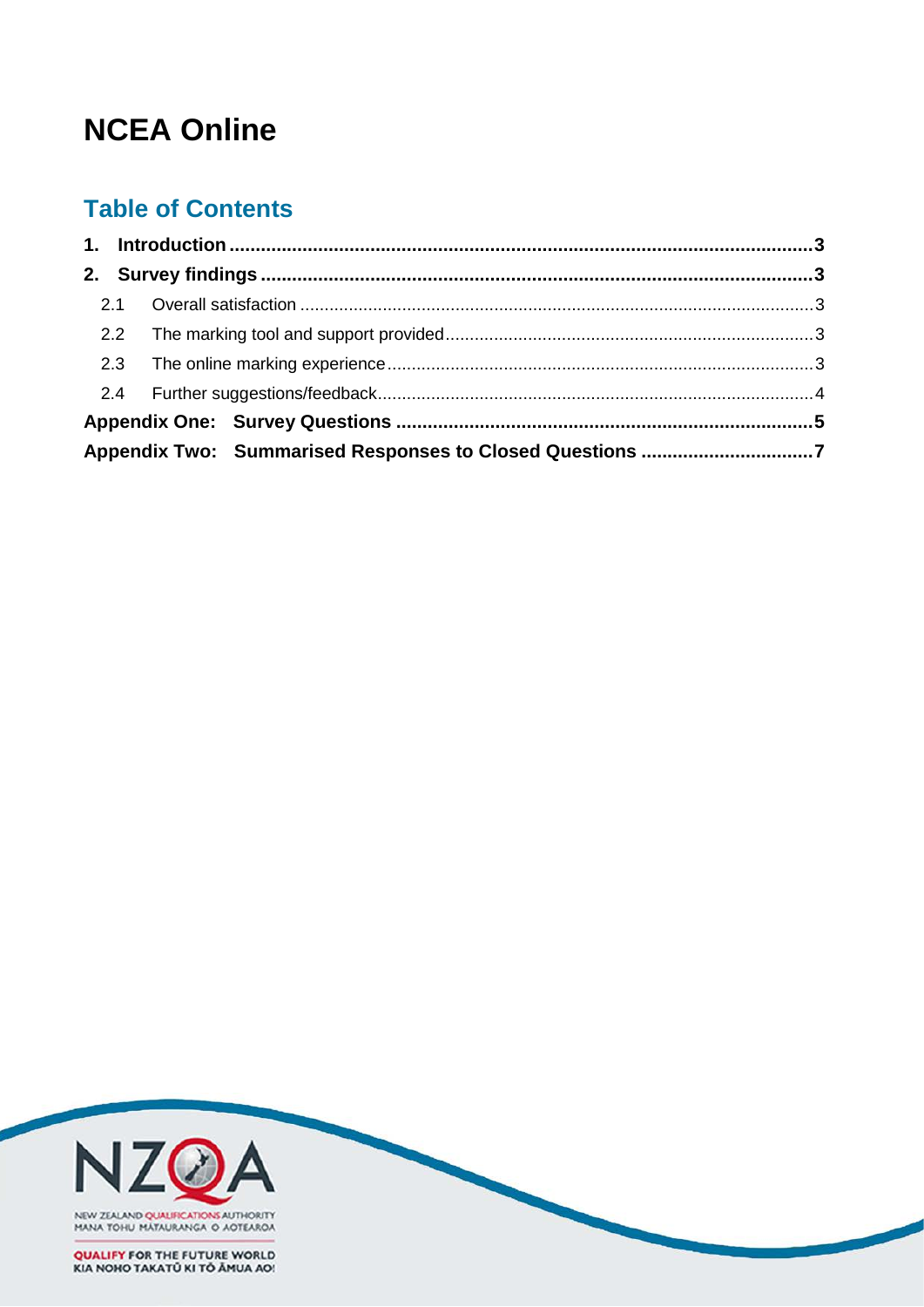# <span id="page-2-0"></span>**1. Introduction**

The marker survey was designed to measure markers' self-reported experience of marking a Digital Pilot examination, including their experience of the marking tool.

Of the 56 markers who marked digital examinations, 33 completed the online survey ‒ **a survey response rate of 59%**. The survey consisted of 13 questions, two of which were open-ended. The respondents did not all answer all the questions in the survey.

The markers who answered the survey had an average of 22 years of teaching and an average of 13 years marking for NZQA.

Below is a summary of the main findings. Appendix 1 is a full list of the survey questions. Appendix 2 is a count of responses for each closed question.

# <span id="page-2-1"></span>**2. Survey findings**

### <span id="page-2-2"></span>**2.1 Overall satisfaction**

As stated in section 1 above, this survey had a response rate of 59%. Overall, markers were positive about the digital marking process. 82% (27 of 33) of respondents either agreed or strongly agreed the digital marking process was satisfactory. This percentage was less than in 2017 when 94% (59 of 63) had the same sentiment.

## <span id="page-2-3"></span>**2.2 The marking tool and support provided**

91% (30 of 33) of respondents agreed or strongly agreed that they had received enough training to confidently mark online. This is an increase from 2017 and 2016 when 84% (52 of 62) and 71% (15 of 21) of respondents respectively agreed or strongly agreed that they had received enough training to confidently mark online.

85% (28 of 33) of respondents agreed or strongly agreed that the marking instructions for the digital examination were easy to follow. This percentage was less than in 2017 when 92% (59 of 64) had the same sentiment.

76% (25 of 33) of respondents agreed or strongly agreed that the digital marking application had all the tools they needed for marking. This percentage was less than in 2017 when 83% (53 of 64) had the same sentiment.

86% (25 of 33) of respondents agreed or strongly agreed that the digital marking interface was easy to use. This percentage was an increase compared with 2017 when 81% (52 of 64) had the same sentiment.

25% (8 of 32) of respondents experienced technical issues when marking the digital examination. This is a decrease from 2017 and 2016 when 57% (36 of 63) and 75% (15 of 20) of the respondents respectively experienced technical issues when marking the digital examination.

## <span id="page-2-4"></span>**2.3 The online marking experience**

87% (27 of 31) respondents agreed or strongly agreed that there was sufficient support from NZQA during digital marking. This is an increase from 2017 and 2016 when 84% (51 of 61) and 71% (15 of 21) of respondents respectively agreed or strongly agreed that there was sufficient support given during digital marking.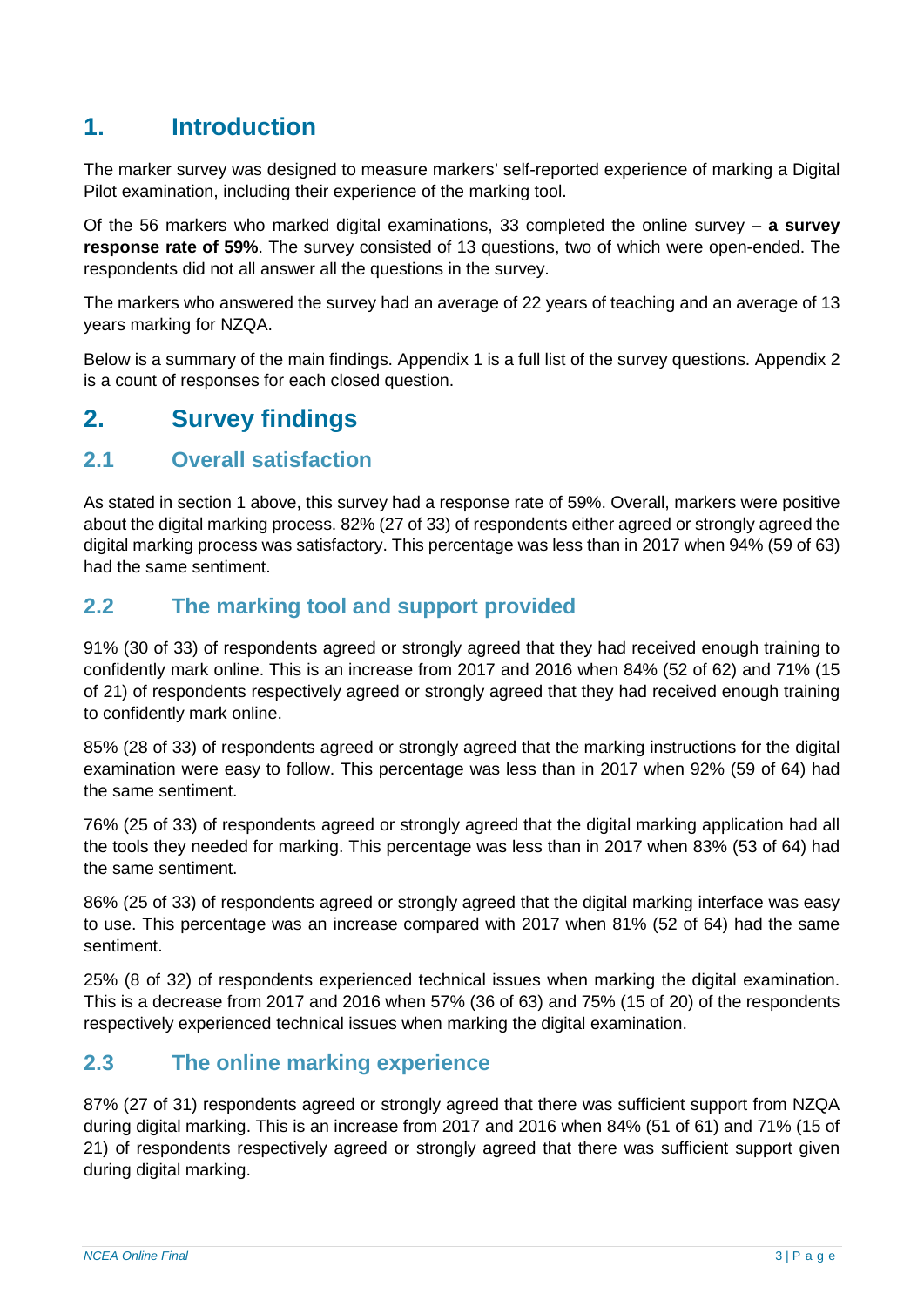97% (31 of 32) of respondents agreed or strongly agreed that the assessment schedule was easy to follow online. This is a slight increase on 2017 and 2016 when 95% (59 of 62) and 89% (17 of 19) of respondents respectively agreed or strongly agreed that the assessment schedule was easy to follow in a digital environment.

82% (27 of 33) of respondents agreed or strongly agreed with the statement that their marking of digital assessments produced the same results as it would have for identical assessments completed on paper. This percentage was less than in 2017 when 98% (62 of 63) had the same sentiment.

33% (11 of 33) of respondents agreed or strongly agreed that the marking of digital examinations took less time than the paper examination. This was a decrease from 2017 and 2016 when 75% (47 of 63) and 62% (13 of 21) of the respondents respectively agreed or strongly agreed that the marking of digital examinations took less time than the paper examination.

# <span id="page-3-0"></span>**2.4 Further suggestions/feedback**

Respondents were asked if they had any further comments or suggestions about their experience marking the Digital Pilot examination. Most mentioned that digital essays tend to be much longer than essays on paper, which contributed to more time spent marking:

*"Many students wrote a lot more than necessary. I needed to take more time to consider each response more carefully because it was easier to read so students seemed to achieve more readily."*

*"Students wrote significantly more in the digital essays than on paper. Very few of them planned their essays."*

The longer essays contributed to eye fatigue and headaches amongst the survey respondents:

*"I would have liked the ability to change the line spacing when marking and alter the font size. Being presented with a large block of text proved uncomfortable to mark after a period of time."*

*"It was tiring on the eyes and did get the odd headache and sore eyes from looking at the screen all the time. You couldn't enlarge the students' responses and often they were completed in a smaller font-10."*

The survey respondents also commented and had feedback on the interface:

*"Papers need to be allocated to the individual marker, rather than the markers scrolling through to find their candidate numbers. They should be grouped according to markers like the paper allocation. There should be a way to see progress of page so you can see how far through you are."* 

*"It's a minor issue, but it would help if there were a search function so that we could get straight to our allocated pages, rather than have to use the 'page forward' icon every time we log in.*

*"Someone else marked some of my allocation so I thought I was finished but wasn't and had to marks some additional papers at the end. The sorting function clearly didn't block papers off for markers."*

Generally positive comments included:

*"Digital scripts easier to manage and read."*

*"… the digital marking process was straight forward."*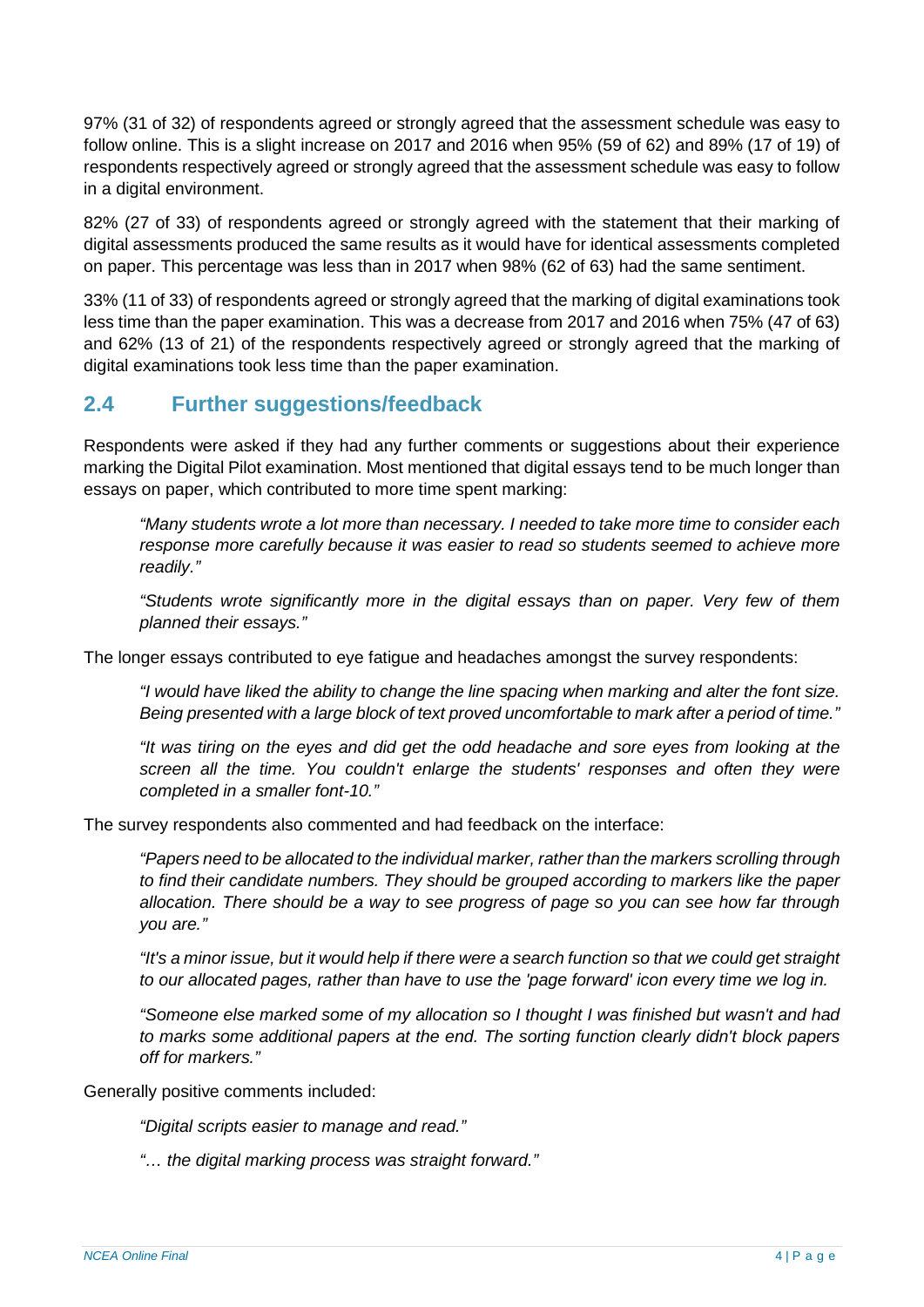*"I appreciated the opportunity to mark digital responses, as it gave me valuable insight into how digital exams are constructed."*

# <span id="page-4-0"></span>**Appendix One: Survey Questions**

#### **Support**

- 1. I received enough training to confidently mark online.
	- Strongly agree Agree Disagree Strongly disagree
- 2. I received sufficient support from NZQA during the digital marking process. Strongly agree Agree Disagree Strongly disagree

#### **Platform**

- 3. I found the marking instructions for the digital examination easy to follow.
	- Strongly agree Agree Disagree Strongly disagree
- 4. I found the digital marking application had all of the tools I needed for marking.
	- Strongly agree Agree Disagree Strongly disagree
- 5. I found the marking interface easy to use.
	- Strongly agree Agree Disagree Strongly disagree
- 6. Did you experience any technical issues when marking the digital examination? Yes/No

If 'Yes', please explain

#### **Online marking**

7. I found the assessment schedule easy to follow online.

Strongly agree Agree Disagree Strongly disagree

8. I am confident that my marking of digital assessments produced the same results as it would have for identical assessments completed on paper.

Strongly agree Agree Disagree Strongly disagree

9. I found that marking online took less time than marking paper examinations.

Strongly agree Agree Disagree Strongly disagree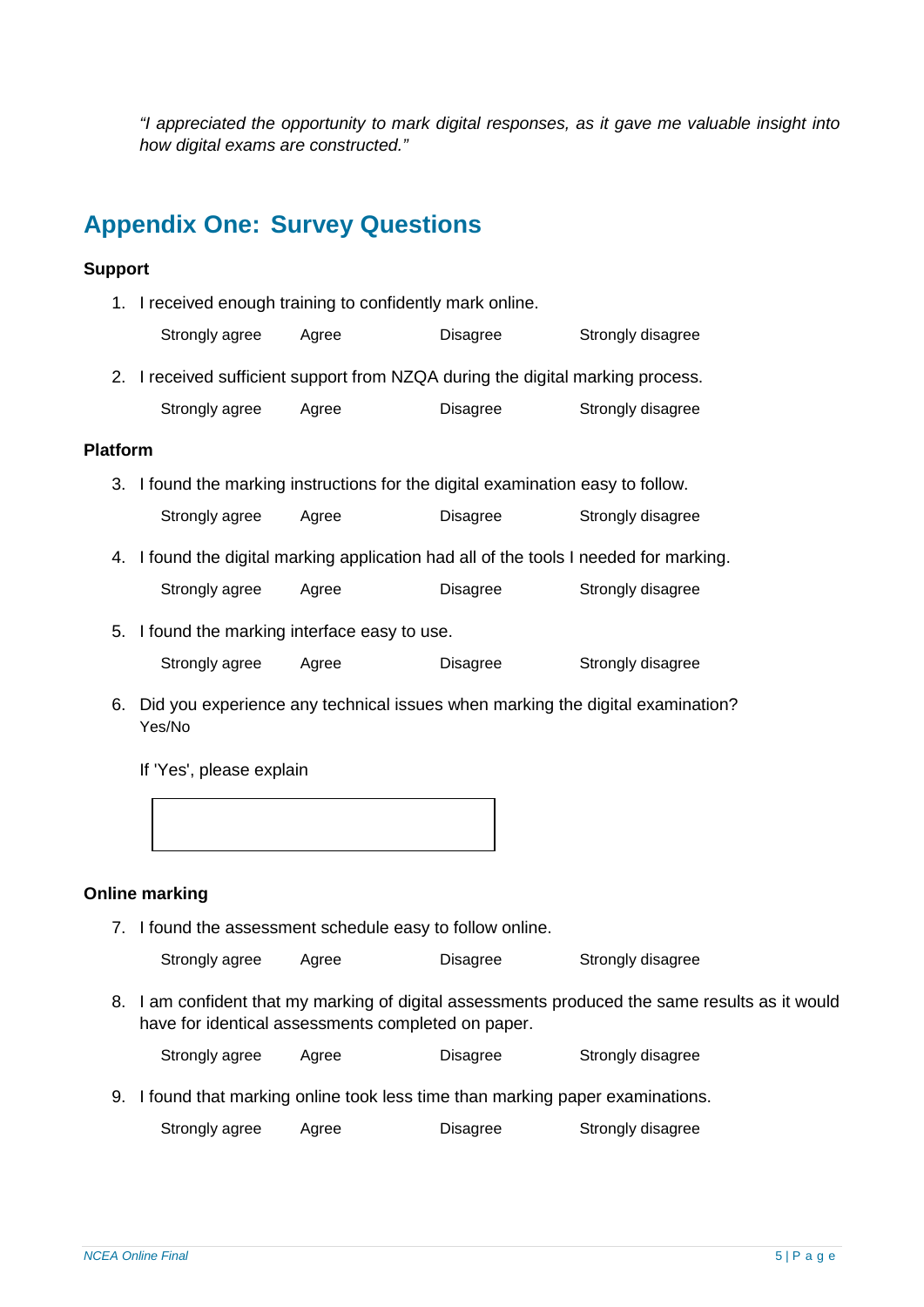10. Overall, I found the digital marking process satisfactory.

Strongly agree Agree Disagree Strongly disagree

11. Do you have any further comments or suggestions about your experience marking the digital pilot examination?

### **Demographics**

Number of years of teaching?

Number of years marking external assessments for NZQA?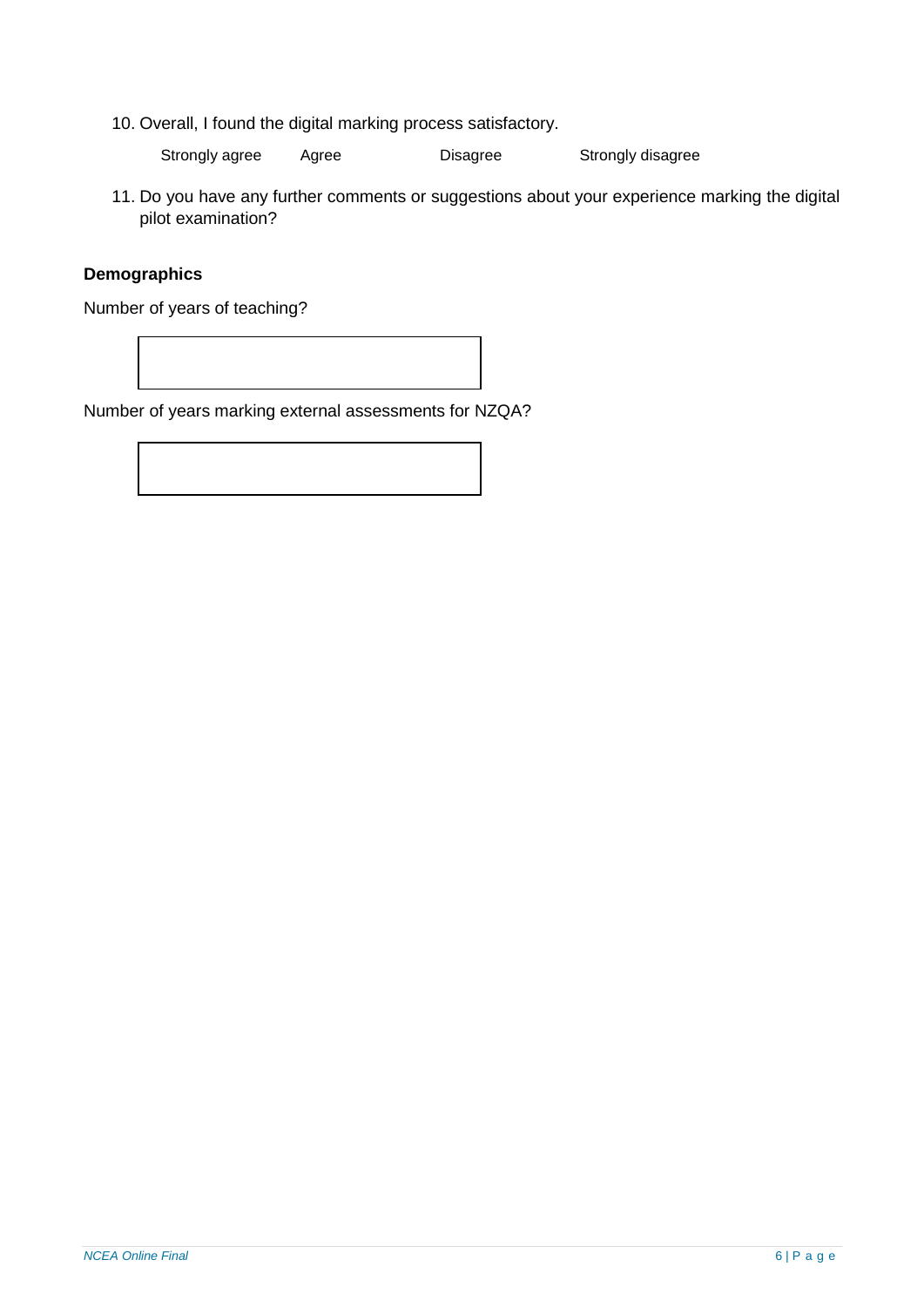# <span id="page-6-0"></span>**Appendix Two: Summarised Responses to Closed Questions**

### **Support**

### **Question 1. I received enough training to confidently mark online.**

|                          | <b>Count</b> | <b>Percentage</b> |
|--------------------------|--------------|-------------------|
| <b>Strongly Agree</b>    | 9            | 27.3              |
| Agree                    | 21           | 63.6              |
| <b>Disagree</b>          | 3            | 9.1               |
| <b>Strongly Disagree</b> | 0            | 0.0               |
| <b>Total</b>             | 33           |                   |

### **Question 2. I received sufficient support from NZQA during the digital marking process.**

|                          | <b>Count</b> | <b>Percentage</b> |
|--------------------------|--------------|-------------------|
| <b>Strongly Agree</b>    | 10           | 32.3              |
| Agree                    | 17           | 54.8              |
| <b>Disagree</b>          | 4            | 12.9              |
| <b>Strongly Disagree</b> | 0            | 0.0               |
| <b>Total</b>             | 31           |                   |

#### **Platform**

### **Question 3. I found the marking instructions for the digital examination easy to follow.**

|                          | <b>Count</b> | <b>Percentage</b> |
|--------------------------|--------------|-------------------|
| <b>Strongly Agree</b>    | 10           | 30.3              |
| Agree                    | 18           | 54.5              |
| <b>Disagree</b>          | 5            | 15.2              |
| <b>Strongly Disagree</b> | 0            | 0.0               |
| <b>Total</b>             | 33           |                   |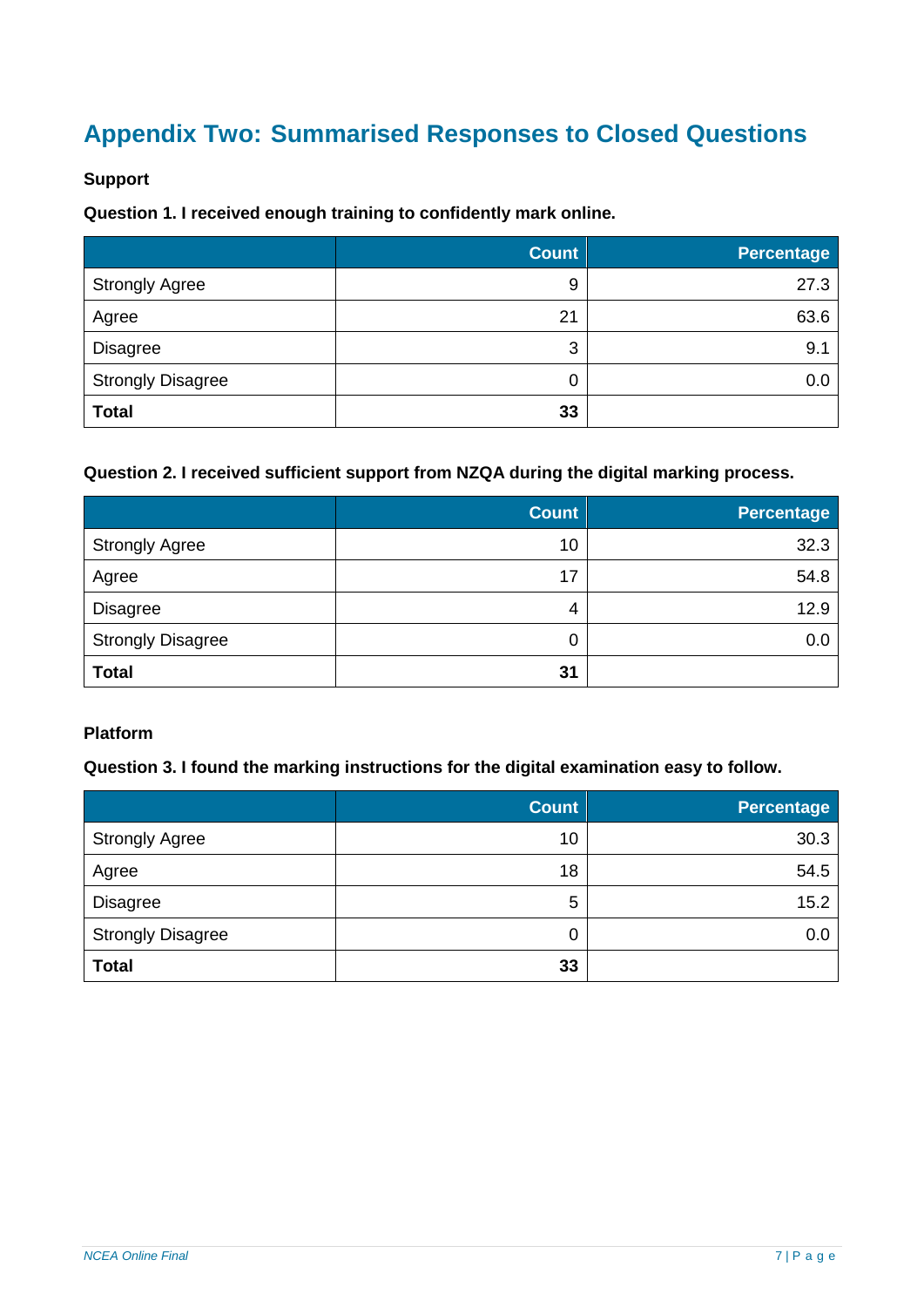### **Question 4. I found the digital marking application had all of the tools I needed for marking.**

|                          | <b>Count</b> | <b>Percentage</b> |
|--------------------------|--------------|-------------------|
| <b>Strongly Agree</b>    | 11           | 33.3              |
| Agree                    | 14           | 42.4              |
| <b>Disagree</b>          | ⇁            | 21.2              |
| <b>Strongly Disagree</b> |              | 3.0               |
| <b>Total</b>             | 33           |                   |

### **Question 5. I found the marking interface easy to use.**

|                          | <b>Count</b> | <b>Percentage</b> |
|--------------------------|--------------|-------------------|
| <b>Strongly Agree</b>    | 7            | 21.2              |
| Agree                    | 18           | 54.5              |
| <b>Disagree</b>          | 6            | 18.2              |
| <b>Strongly Disagree</b> | 2            | 6.7               |
| <b>Total</b>             | 33           |                   |

### **Question 6. Did you experience any technical issues when marking the digital examination?**

|              | <b>Count</b> | <b>Percentage</b> |
|--------------|--------------|-------------------|
| Yes          | 8            | 25.0              |
| No           | 24           | 75.0              |
| <b>Total</b> | 32           |                   |

**Online marking**

#### **Question 7. The Dashboard was useful for managing possible breaches of the rules.**

|                          | <b>Count</b> | <b>Percentage</b> |
|--------------------------|--------------|-------------------|
| <b>Strongly Agree</b>    | 11           | 34.4              |
| Agree                    | 20           | 62.5              |
| <b>Disagree</b>          | 0            | 0.0               |
| <b>Strongly Disagree</b> |              | 3.1               |
| <b>Total</b>             | 32           |                   |